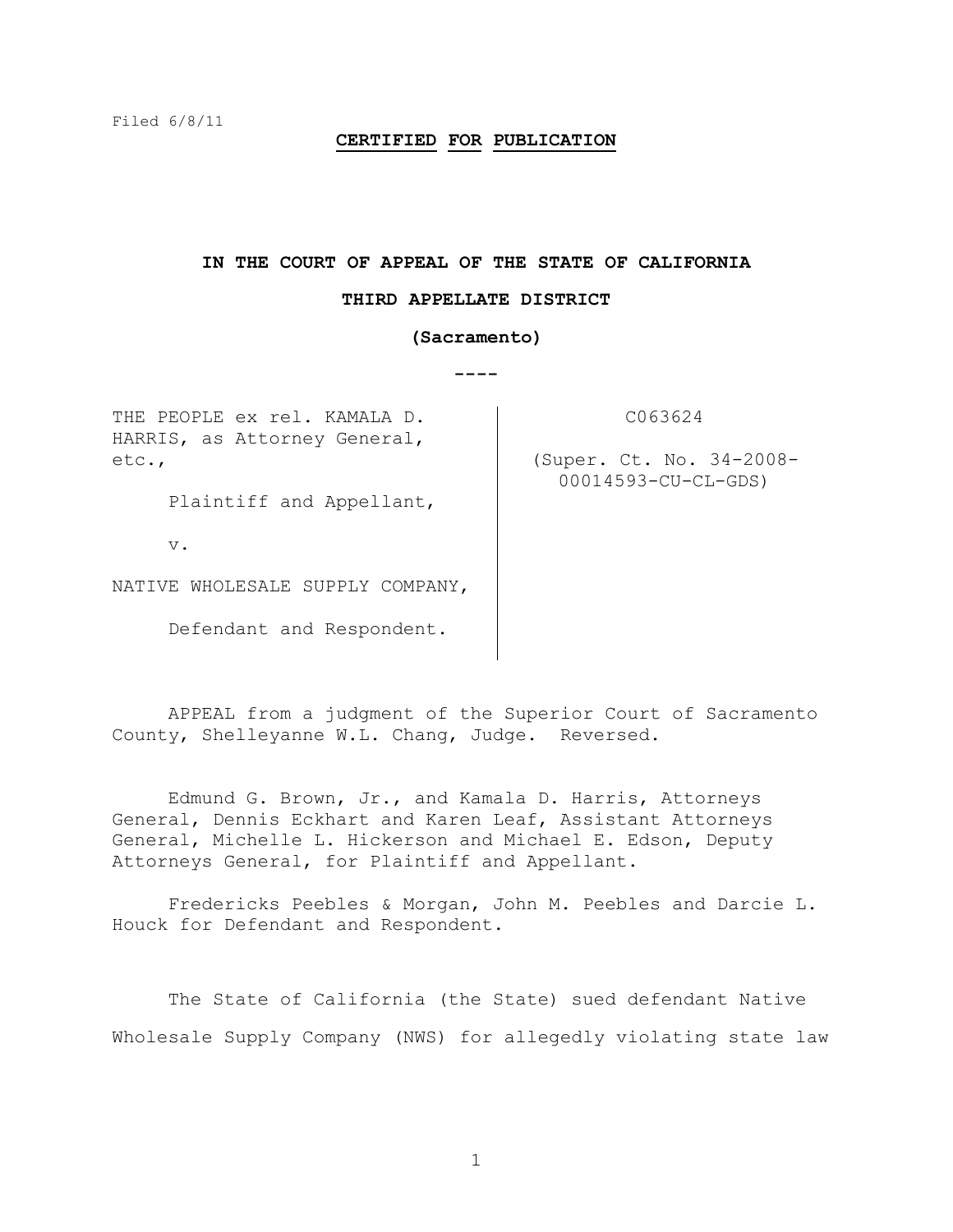on cigarette distribution**1** and state law on cigarette fire safety.

NWS moved successfully to quash service for lack of personal jurisdiction.

NWS is an out-of-state, tribal-chartered corporation that is owned by a Native American individual. Its principal business is the sale and distribution of cigarettes manufactured by Grand River Enterprises Six Nations Ltd. (Grand River), a tribal-owned corporation in Canada. Since late 2003, NWS has sold hundreds of millions of Grand River cigarettes to a small Indian tribe in California, and these cigarettes, in turn, have been sold to the California public.

Based on this scenario, we conclude that NWS has purposefully derived benefit from California activities under the stream of commerce theory, sufficient to invoke personal jurisdiction. Indeed, for personal jurisdiction purposes, we see not just a stream of commerce, but a torrent. Consequently, we shall reverse the order quashing service and remand this matter to the trial court. (Code Civ. Proc., § 904.1, subd.  $(a)(3)$ .)

We will set forth the pertinent facts in the discussion that follows.

a<br>B

**<sup>1</sup>** The state law in question is based on the 1998 litigation settlement agreement between American tobacco companies and 46 states. (See Rev. & Tax Code, § 30165.1.)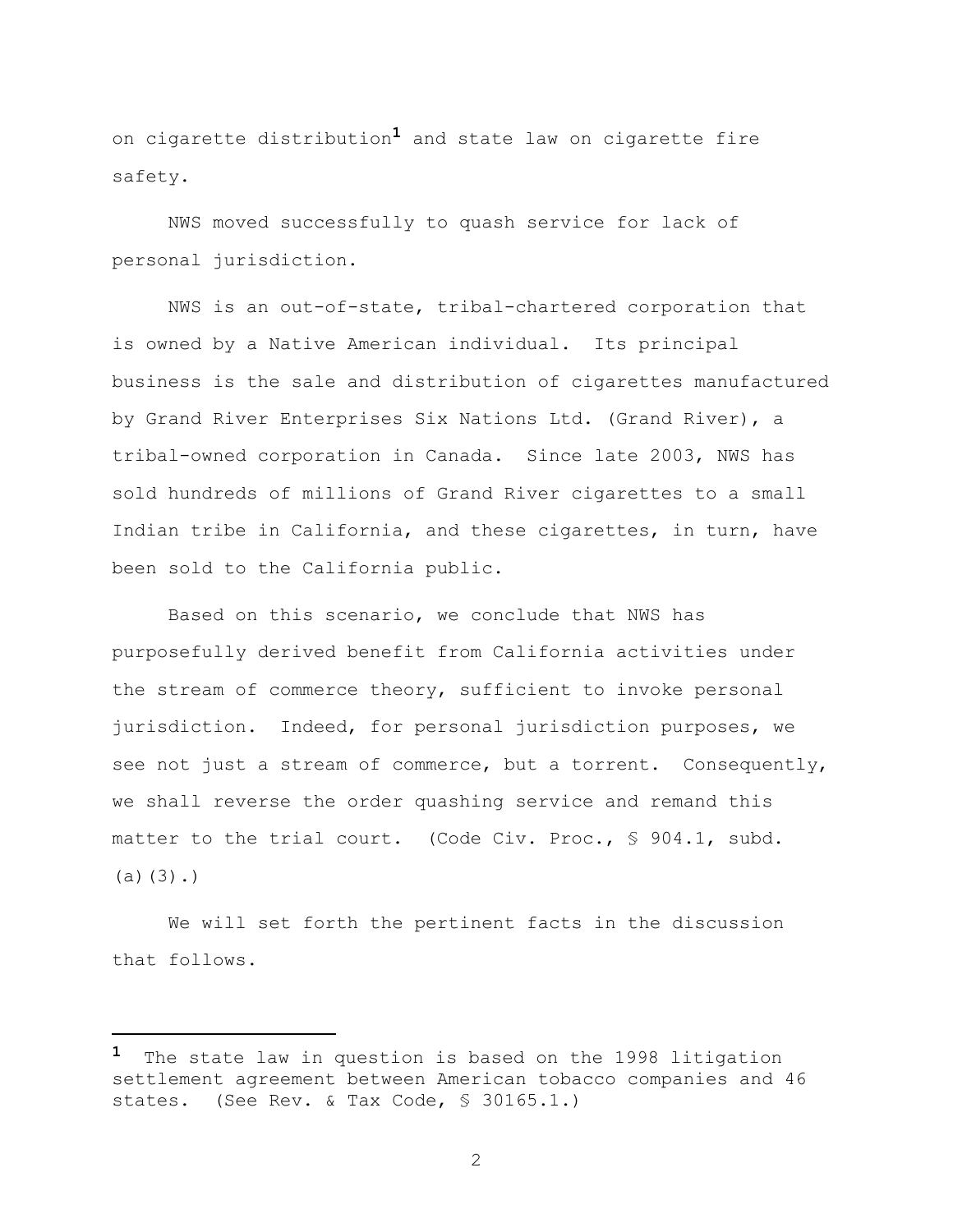# **DISCUSSION**

# **I. The Law**

The constitutional limits to the exercise of personal jurisdiction are discussed in *Bridgestone Corp. v. Superior Court* (2002) 99 Cal.App.4th 767 (*Bridgestone*):

"A California court may exercise personal jurisdiction to the extent allowed under the United States Constitution and the California Constitution. (Code Civ. Proc., § 410.10; *Vons Companies, Inc. v. Seabest Foods, Inc.* [(1996)] 14 Cal.4th [434,] 444.) Under the Fourteenth Amendment due process clause, a state court may exercise personal jurisdiction over a nonresident defendant who has not been served with process inside the state only if the defendant has sufficient "minimum contacts" with the state so that the exercise of jurisdiction is reasonable and comports with ""fair play and substantial justice."" (*Internat. Shoe Co. v. Washington* (1945) 326 U.S. 310, 316-317 [90 L.Ed. 95, 102-103]; *Vons Companies*, at p. 444.)

"A nonresident defendant whose activities within the state are substantial, continuous, and systematic is subject to "general jurisdiction" in the state, meaning jurisdiction on any cause of action. [Citations.] Absent such pervasive activities, a [nonresident] defendant is subject to "specific jurisdiction" only if **(1)** the defendant *purposefully availed* itself of the benefits of conducting activities in the forum state . . . [citations]; **(2)** the dispute arises out of or has a substantial connection with the defendant's contacts with the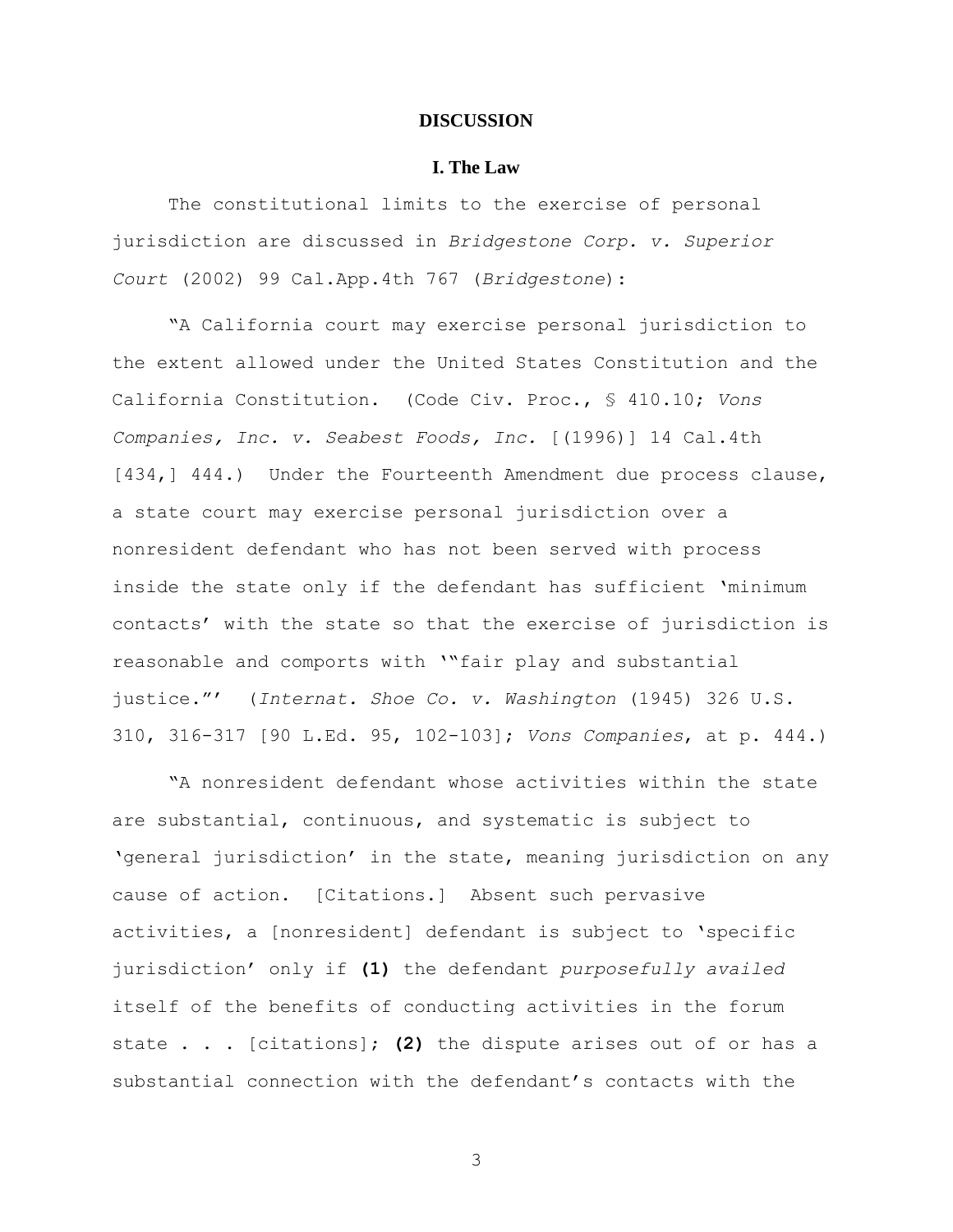state [citations]; and **(3)** the exercise of jurisdiction would be fair and reasonable [citations]." (*Bridgestone* at pp. 773-774, boldface added to factor numbers [citing for the three-factor test, *Burger King Corp. v. Rudzewicz* (1985) 471 U.S. 462, 472, 475-478 [85 L.Ed.2d 528, 542-545] (*Burger King*) & *Vons Companies*, *Inc. v. Seabest Foods*, *Inc.*, *supra*, 14 Cal.4th at pp. 447-453 (*Vons Companies*)].)

"Purposeful availment" (factor No. (1) above) is shown if the nonresident defendant has "purposefully directed" its activities at forum residents, "purposefully derived benefit" from forum activities, or "purposely availed" itself of the privilege of conducting activities within the forum state, thus invoking the benefits and protections of the state's laws. (*Vons Companies*, *supra*, 14 Cal.4th at p. 446, citing *Burger King*, *supra*, 471 U.S. at pp. 472-473, 475 [85 L.Ed.2d at pp. 541-542].)

The United States Supreme Court has explained that placing goods in the stream of commerce with the expectation that they will be purchased by consumers in the forum state indicates an intention to serve that market and constitutes purposeful availment, as long as the conduct creates a "substantial connection" with the forum state—for example, if the income earned by a manufacturer or distributor from the sale or use of its goods in the forum state is "substantial." (*Bridgestone*, *supra*, 99 Cal.App.4th at pp. 774-775, 777; see *id*. at p. 776, citing *Secrest Machine Corp. v. Superior Court* (1983) 33 Cal.3d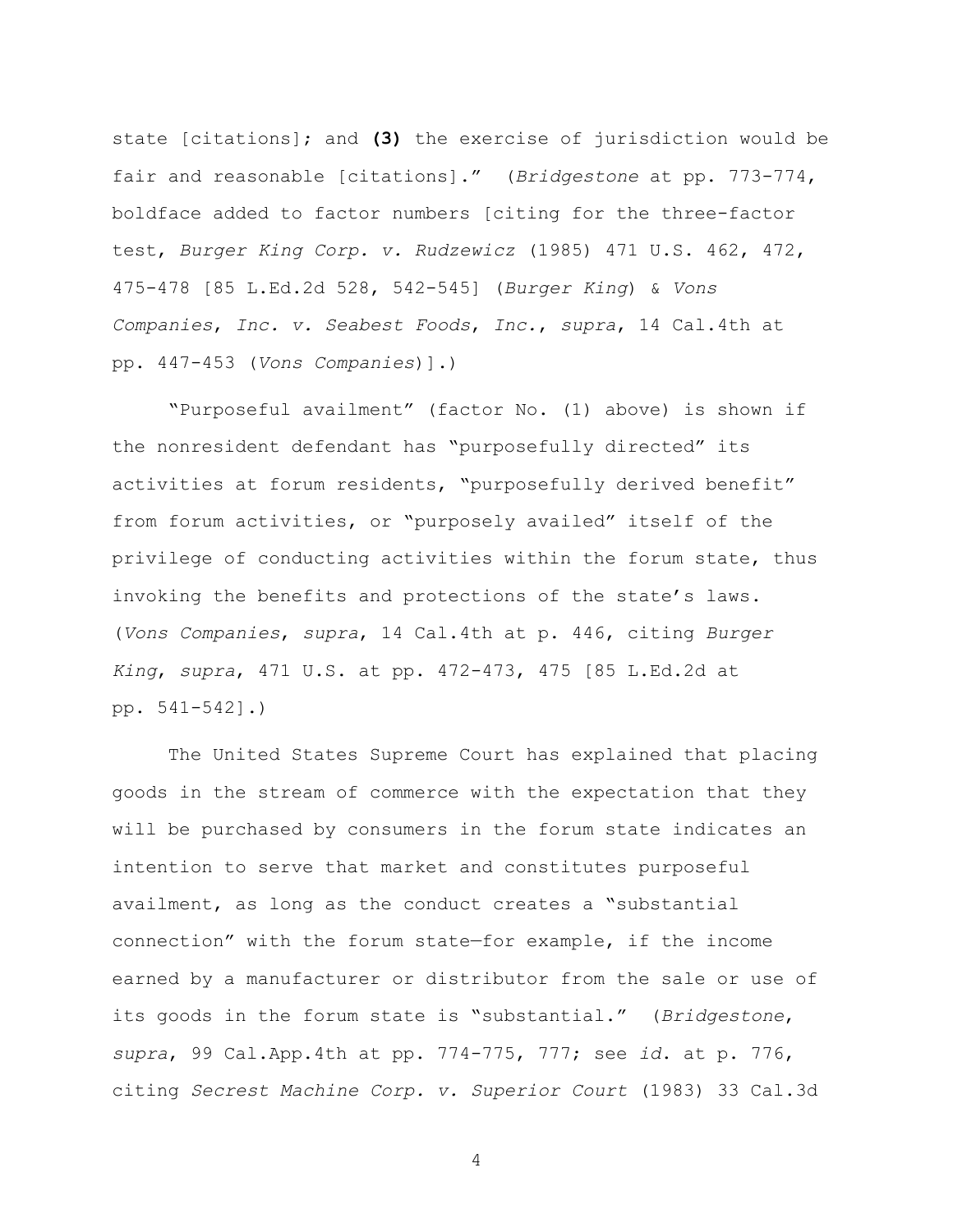664, 670-671 (*Secrest*) & *World-Wide Volkswagen Corp. v. Woodson*  (1980) 444 U.S. 286, 297-298 [62 L.Ed.2d 490, 501-502] (*World-Wide*); see also *Asahi Metal Industry Co. v. Superior Court*  (1987) 480 U.S. 102, 112, 116-117, 122 [94 L.Ed.2d 92, 104-105, 107-108, 110-111] (*Asahi*) (plur. opn. of O"Connor, J.; separate opns. of Brennan, J., & Stevens, J., conc. in part & conc. in the judg.).)

Purposeful availment does not arise where a nonresident manufacturer or distributor merely foresees that its product will enter the forum state. But purposeful availment is shown where the sale or distribution of a product "'arises from the efforts of the manufacturer or distributor to serve, directly *or indirectly*, the [forum state's] market for its product . . . . " (*Secrest*, *supra*, 33 Cal.3d at p. 670, italics added, quoting *World-Wide*, *supra*, 444 U.S. at p. 297 [62 L.Ed.2d at p. 501]; see also *Bridgestone*, *supra*, 99 Cal.App.4th at p. 776.)

The California Supreme Court has equated "purposeful availment" with engaging in economic activity in California ""as a matter of commercial actuality'"-i.e., as a matter of "economic reality." (*Buckeye Boiler Co. v. Superior Court*  (1969) 71 Cal.2d 893, 901-902, 903 (*Buckeye Boiler*).)

A plaintiff opposing a defendant"s motion to quash service has the burden of establishing factor Nos. (1) (the defendant's purposeful availment) and (2) (lawsuit relates to the defendant"s contacts with state). (*Bridgestone*, *supra*, 99 Cal.App.4th at p. 774.) If the plaintiff does so, the burden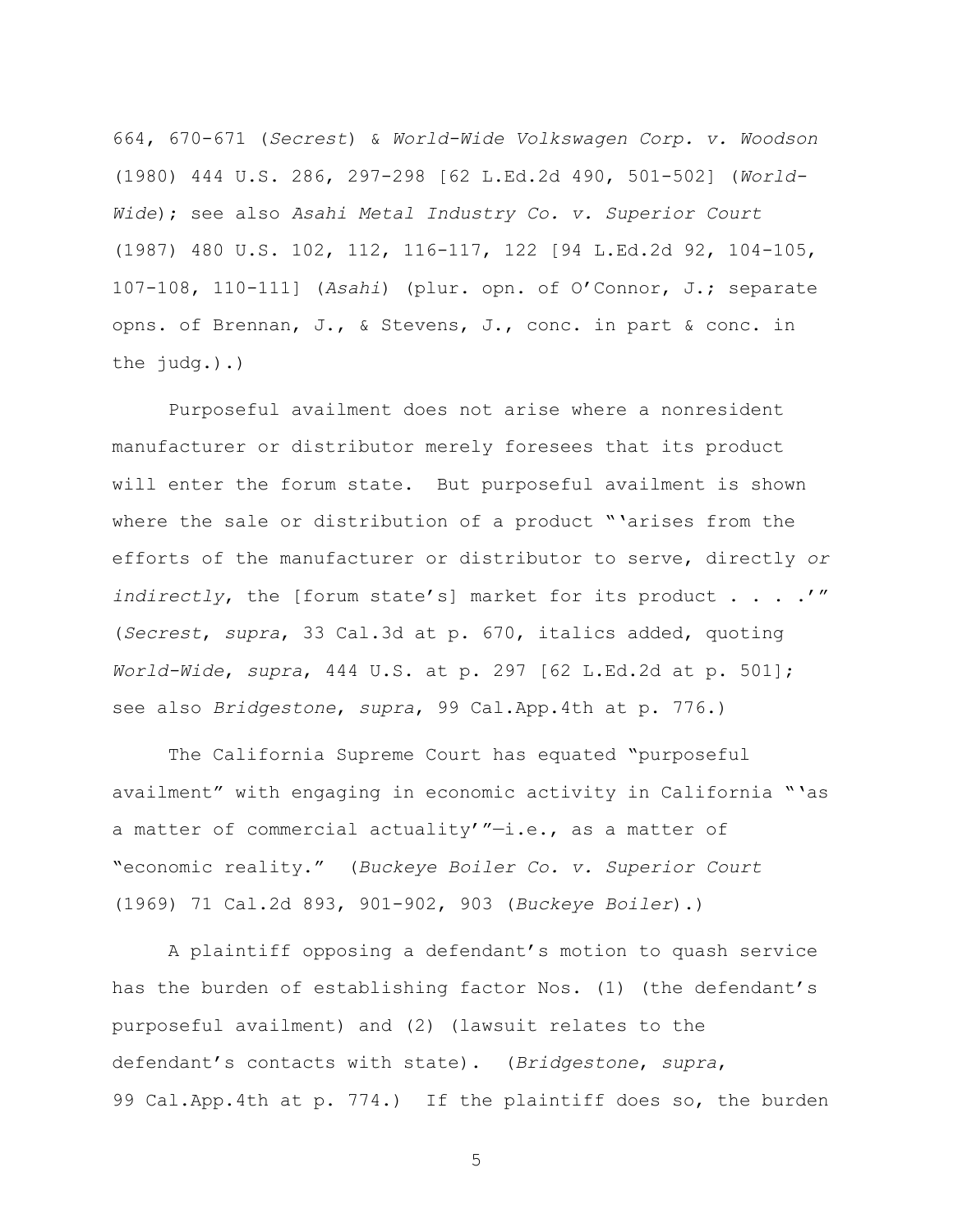then shifts to the defendant to show factor No. (3), that the exercise of jurisdiction would be unreasonable. (*Ibid.*; *Burger King*, *supra*, 471 U.S. at p. 476 [85 L.Ed.2d at p. 543].)

If the material facts are undisputed, as here, we independently review the determination of personal jurisdiction. (*Vons Companies*, *supra*, 14 Cal.4th at p. 449; *Bridgestone*, *supra*, 99 Cal.App.4th at p. 774.)

# **II. The Facts**

The undisputed material facts are as follows.

NWS is a tribal-chartered corporation headquartered on an Indian reservation in New York. The president and sole owner of NWS is Arthur Montour, a member of the Seneca Nation of Indians. NWS (1) imports cigarettes from Grand River, a tribal-owned Canadian cigarette manufacturer; (2) stores the cigarettes at three locations in the United States (including the Free Trade Zone in Las Vegas, Nevada); and (3) then sells the cigarettes to tribal entities in the United States.

In California, NWS sells the Grand River cigarettes primarily to Big Sandy Rancheria (Big Sandy), an Indian tribe with 431 members located on a reservation about 40 miles northeast of Fresno. A sales transaction occurs when Big Sandy places an order with NWS. NWS then releases the cigarettes from storage and arranges for their transport either to Big Sandy or to other Indian retailers (as apparently directed by Big Sandy) in California. Big Sandy and the other Indian retailers then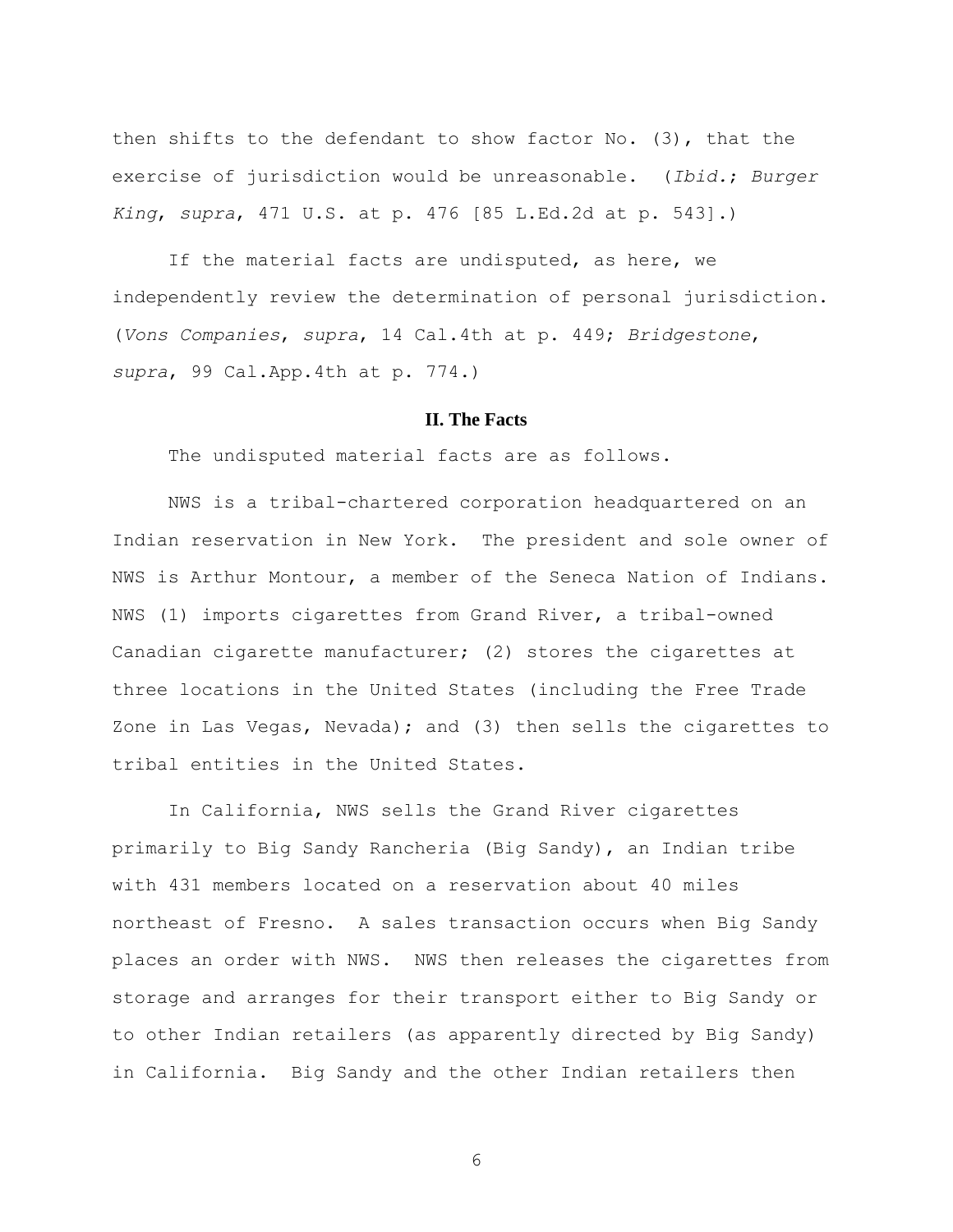sell the cigarettes to the general public in California. The cigarettes are stamped ""For Reservation Sales Only.""

Using this system since late 2003, NWS has delivered over 325 million cigarettes, worth nearly \$12 million, to California. In 2007 alone, NWS shipped and sold approximately 80 million cigarettes (4 million standard packs) to the 431-member Big Sandy.

The present lawsuit had its genesis in the 1998 litigation settlement agreement that was reached between several states (including California) and major American tobacco manufacturers.

In November 1998, California and 45 other states entered into a Master Settlement Agreement (the MSA or Master Settlement Agreement) with the major American tobacco manufacturers. In exchange for a liability release from the states for smokingrelated public healthcare costs, the settling manufacturers agreed to limit their marketing and to pay the settling states billions of dollars in perpetuity.

To protect the efficacy of the MSA, which applies only to tobacco manufacturers, California enacted a statute in 2003 (the Directory law) (Stats. 2003, ch. 890, § 7), which, in effect, allegedly prohibits any person from selling, distributing, transporting, importing, or causing to be imported, cigarettes that do not comply with the MSA"s requirements, and that the person "knows or should know" will be sold, offered, or possessed for sale in California. (Rev. & Tax. Code, § 30165.1,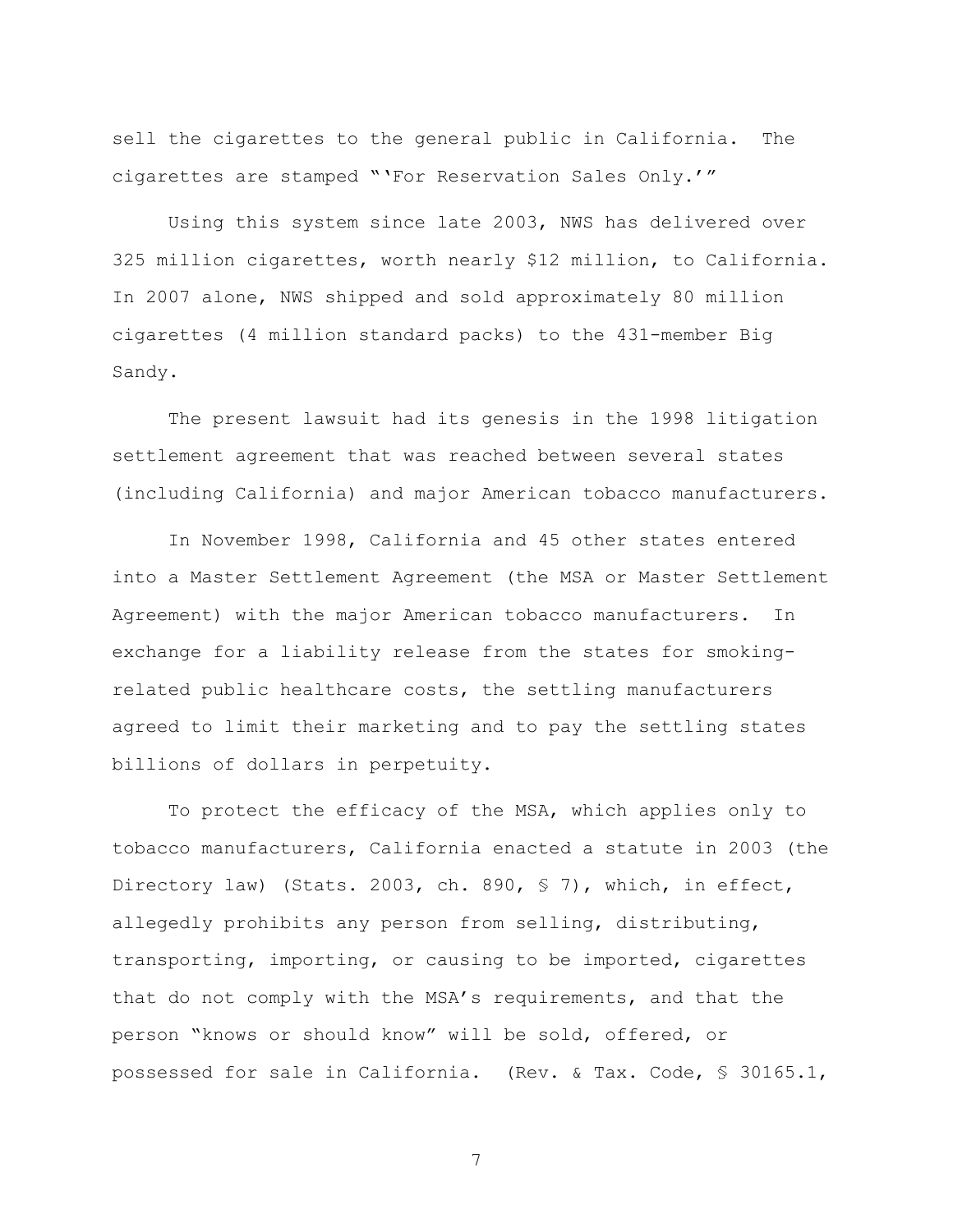subds. (e), (b), (c); see *State ex rel. Edmondson v. Native Wholesale Supply* (Ok. 2010) 237 P.3d 199, 203-204 (*Edmondson*).)

The State sued NWS, principally alleging that NWS violated the Directory law as well as state law on cigarette fire safety. (Health & Saf. Code, § 14950 et seq.)

# **III. Applying the Law to the Facts**

# *A. Factor No.* **(***1***)***—Purposeful Availment/Minimum Contacts*

The State alleges without dispute that, since the end of 2003, NWS has shipped and sold over 325 million cigarettes to Big Sandy and, as apparently directed by Big Sandy, to other Indian retailers in California, reaping millions of dollars in the process. In 2007 alone, NWS shipped and sold approximately 80 million cigarettes (i.e., 4 million standard cigarette packs) to Big Sandy. Again, Big Sandy has just 431 members; in other words, even if nearly every member of Big Sandy smoked *two* packs every day that would still total only about 280,000 packs a year. These cigarettes, in turn, are sold to the general public in California.

As we have seen, "purposeful availment"—which is the shorthand standard for the "minimum contacts" that a nonresident defendant must have with a forum state for the forum to assert personal jurisdiction consistent with due process—is shown if the nonresident defendant has "purposefully derived benefit" from forum activities. (*Vons Companies*, *supra*, 14 Cal.4th at p. 446.) Placing goods in the stream of commerce with the expectation that they eventually will be purchased by consumers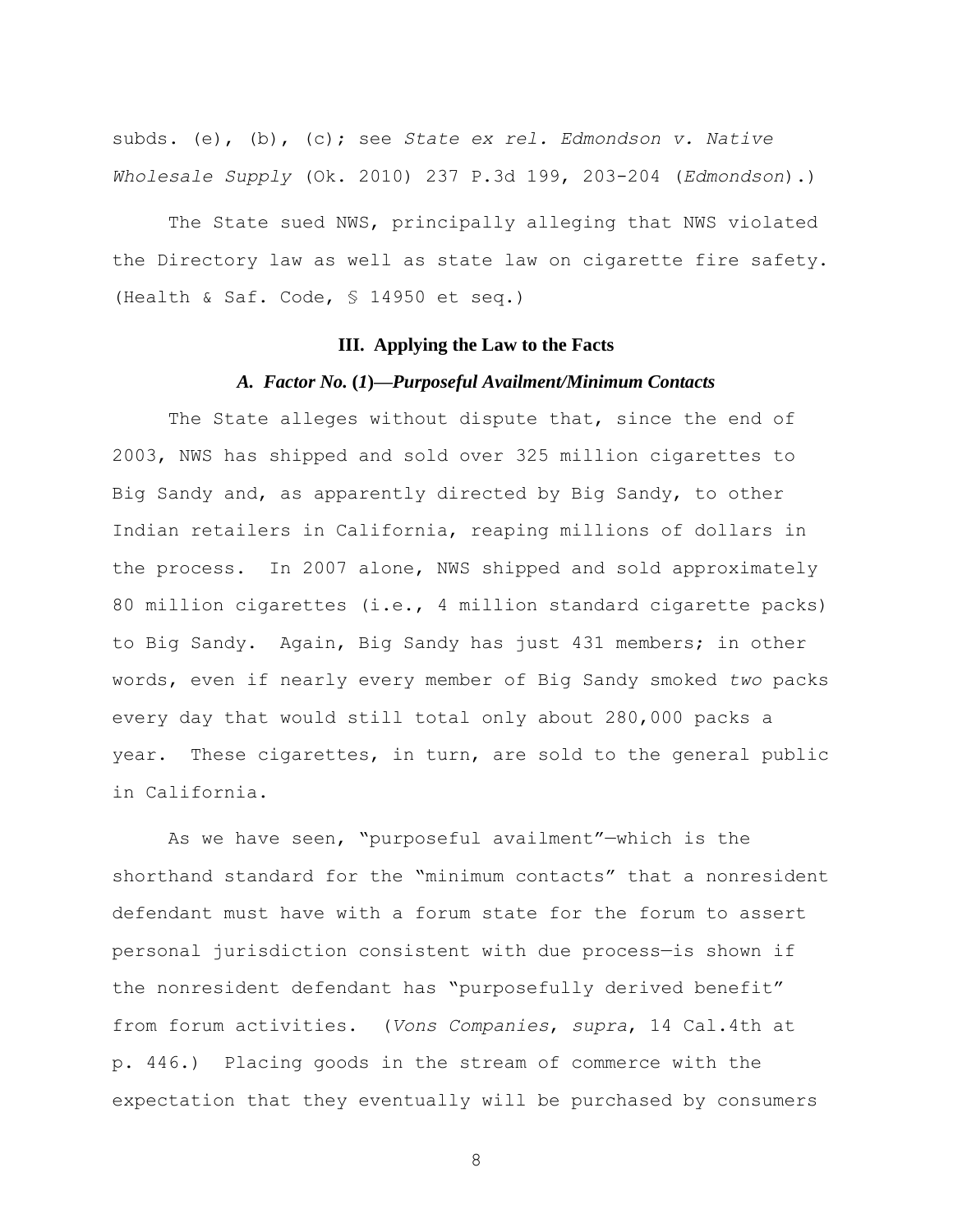in the forum state indicates an intention to serve that market and constitutes purposeful availment, as long as the conduct creates a "substantial connection" with the forum state; for example, if the income earned by a manufacturer or distributor from the sale or use of its goods in the forum state is "substantial." (*Bridgestone*, *supra*, 99 Cal.App.4th at pp. 774- 775, 777; see also *Bridgestone*, at p. 776, citing *Burger King*, *supra*, 471 U.S. at pp. 473, 475 [85 L.Ed.2d at pp. 541, 542] & *World-Wide*, *supra*, 444 U.S. at pp. 297-298 [62 L.Ed.2d at pp. 501-502]; *Asahi*, *supra*, 480 U.S. at pp. 112, 116-117, 122 [94 L.Ed.2d at pp. 104-105, 107-108, 110-111] (plur. opn. of O"Connor, J.; separate opns. of Brennan, J., & Stevens, J., conc. in part & conc. in the judg.); *Secrest*, *supra*, 33 Cal.3d at p. 670.)

As a matter of "commercial actuality,"—i.e., as a matter of "economic reality" (*Buckeye Boiler*, *supra*, 71 Cal.2d at pp. 901- 903), NWS"s distribution into California of hundreds of millions of profitable cigarettes over the past few years, via a small Indian tribal network in which the cigarettes are eventually sold to the general public, meets the "minimum contacts" legal standard of "purposeful availment": NWS has "purposefully derived benefit" from California activities through a "substantial" stream of commerce.

In a recent decision, the Supreme Court of Oklahoma found similarly as to NWS involving a nearly identical distributive process, reasoning: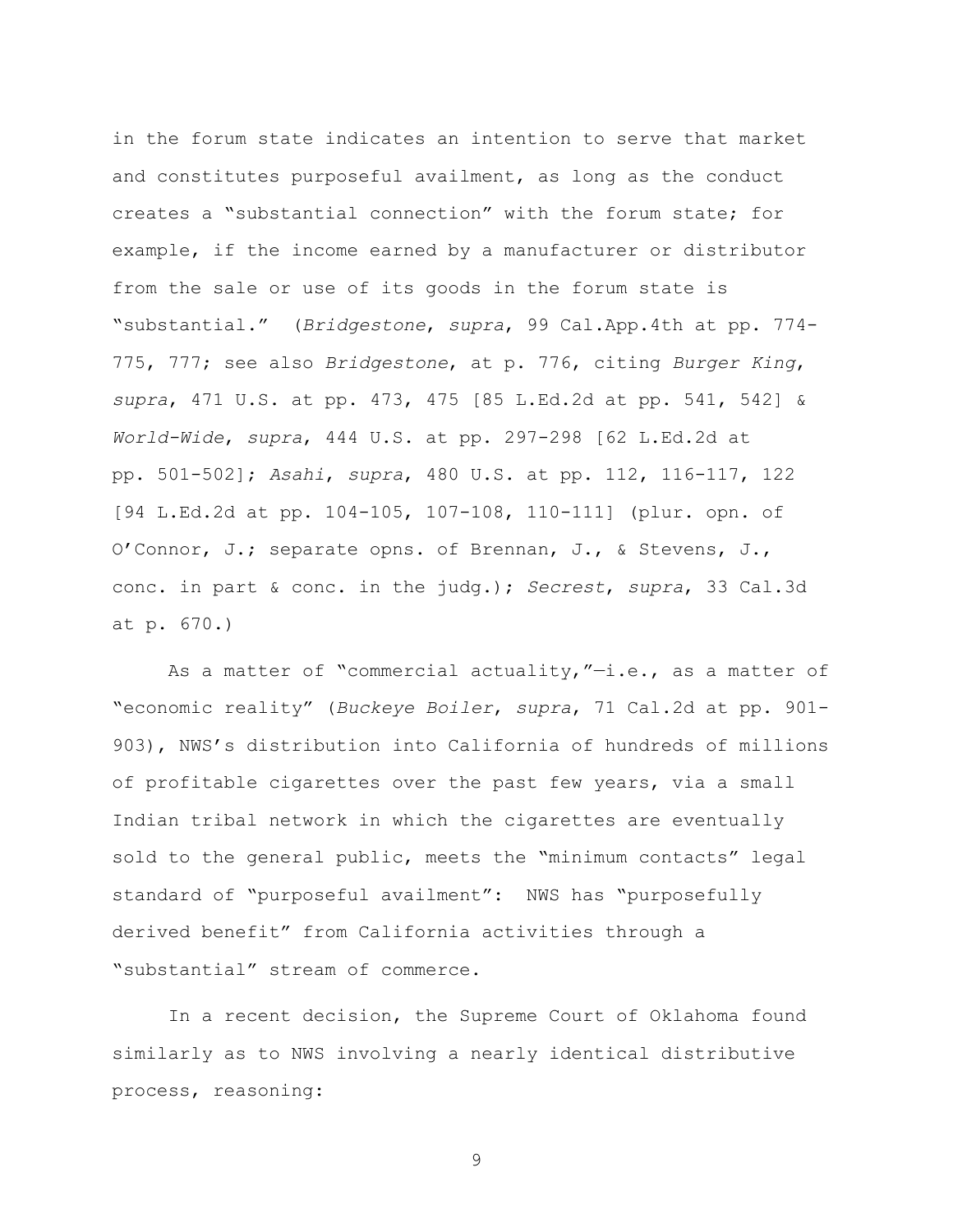"The State alleges [without real dispute] that over a fifteen-month period *more than one hundred million cigarettes worth more than eight million dollars* were sold into the Oklahoma market through this process. . . . [I] . . . [I]

" . . . [W]e are looking here at a distributor [i.e., NWS] of a finished product—cigarettes—who causes the product to be delivered to [a] [tribal] entity in this state in such quantities that its ultimate destination can only be the general public in this state. While the [tribal] entity with which Native Wholesale Supply [(NWS)] directly deals may operate on tribal land, that tribal land is not located in some parallel universe. It is geographically within the State of Oklahoma. Both entities are engaged in an enterprise whose purpose is to serve the Oklahoma market for cigarettes.

"This is not a case where [NWS] is merely aware that its product might be swept into this State and sold to Oklahoma consumers. The sheer volume of cigarettes sold by [NWS] to [tribal] wholesalers in this State shows the Company to be part of a distribution channel for Seneca [Grand River] cigarettes that intentionally brings that product into the Oklahoma marketplace. [NWS] is not a passive bystander in this process. It reaps a hefty financial reward for delivering its products into the stream of commerce that brings it into Oklahoma. To claim, as [NWS] does, that it does not know, expect, or intend that the cigarettes it sells to [the tribal entity] are intended for distribution and resale in Oklahoma is simply disingenuous.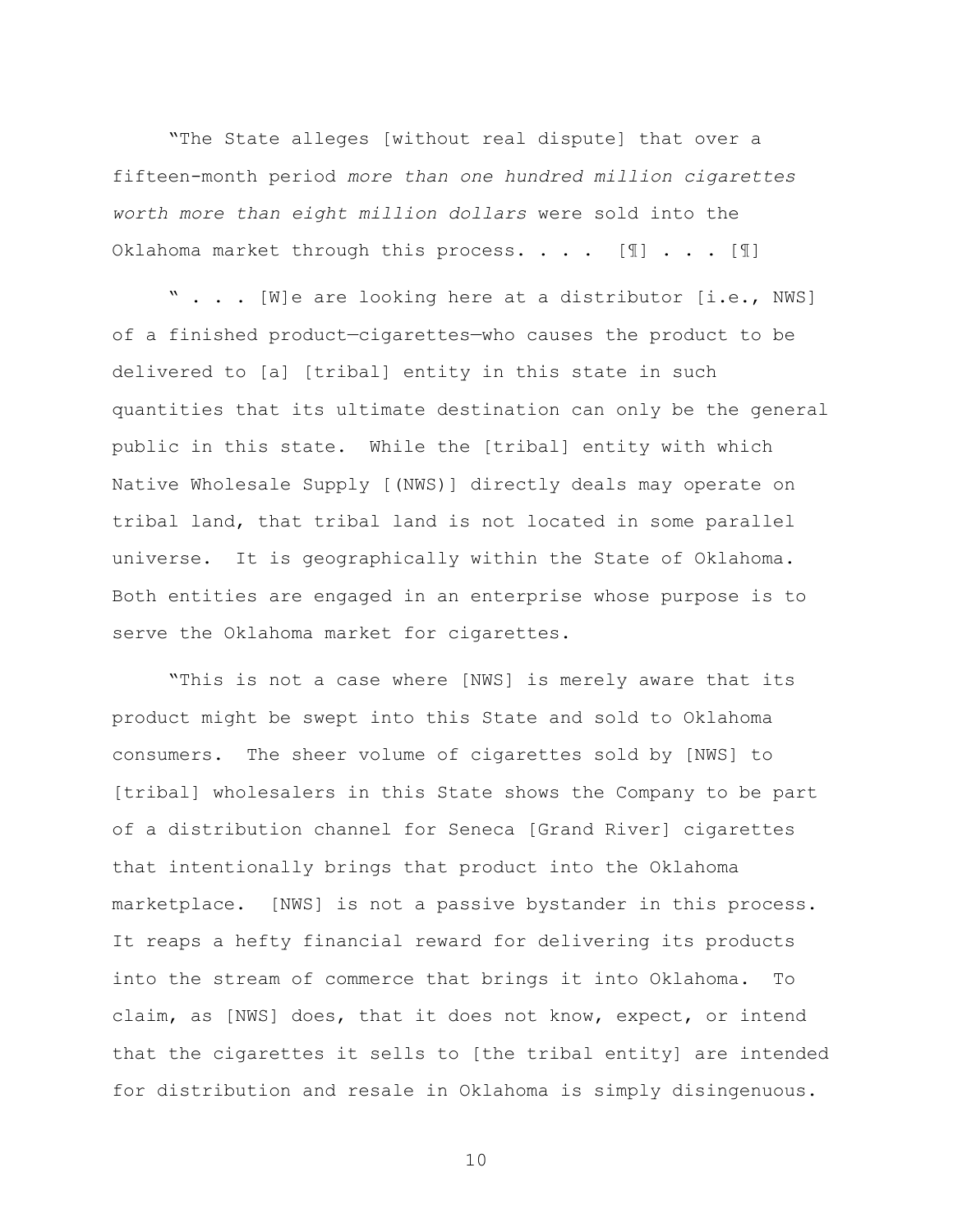" . . . We hence hold that the minimum contacts segment of due process analysis is satisfied." (*Edmondson*, *supra*, 237 P.3d at pp. 208-209, fn. [citation] omitted.)**2**

As evident from our extensive quoting of the *Edmondson*  decision, we find "Oklahoma is OK" on this point. Such persuasion was not available to the trial court when it granted NWS"s motion to quash. In line with *Edmondson*, we conclude that NWS has minimum contacts with California sufficient for the State to assert personal jurisdiction over the company consistent with due process.

The presence of minimum contacts, however, does not end the due process inquiry. We must still consider factor Nos. (2) and (3), to which we turn now. (*Bridgestone*, *supra*, 99 Cal.App.4th at pp. 773-774.)

# *B. Factor No.* **(***2***)***—Lawsuit Arises Out of Defendant's Contacts with the State*

This factor is readily met here. In this lawsuit, the State alleges that NWS is violating California"s cigarette distribution and fire safety laws. NWS"s cigarette distribution in California *constitutes* NWS"s contacts with California. Obviously, then, this lawsuit "arises out of" NWS"s contacts with California. (*Bridgestone*, *supra*, 99 Cal.App.4th at p. 774.)

a<br>B

**<sup>2</sup>** We recognize that Oklahoma"s population is about a tenth of California's, but this does not lessen the persuasive punch of this reasoning with regard to NWS"s activities in California.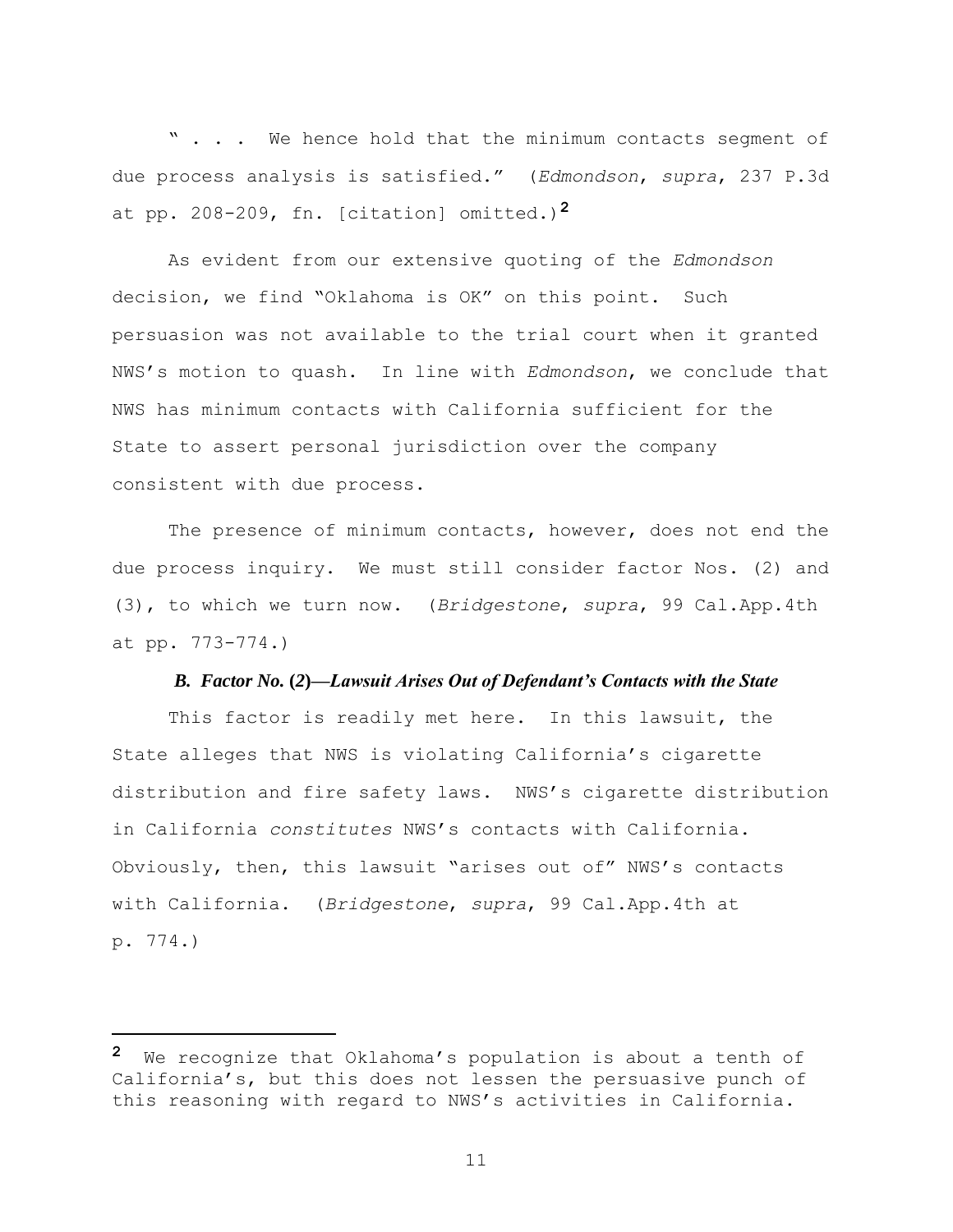*C. Factor No.* **(***3***)***—Exercising Personal Jurisdiction Is Fair and Reasonable* This factor poses little hindrance to reversal as well.

"[I]n evaluating the reasonableness of personal jurisdiction, a court must consider (1) the burden on the foreign defendant of defending an action in the forum state; (2) the forum state's interest in adjudicating the dispute; (3) the plaintiff's interest in obtaining relief; (4) judicial economy; and (5) the states' shared interest ""in furthering fundamental substantive social policies.""" (*Bridgestone*, *supra*, 99 Cal.App.4th at p. 778, citing *Asahi*, *supra*, 480 U.S. at p. 113 [94 L.Ed.2d at p. 105] & *World-Wide*, *supra*, 444 U.S. at p. 292 [62 L.Ed.2d at p. 498].)

NWS can hardly claim a heavy burden in having to defend this action in California. After all, NWS stores its highly profitable cigarettes just next door in Nevada.

The forum state's interest and the plaintiff's interest merge here, creating a potent combination. As *Edmondson*  recognized, the integrity of the Master Settlement Agreement depends on the ability of the State to enforce its terms. (See *Edmondson*, *supra*, 237 P.3d at p. 209.)

That leaves judicial economy and the states' shared interest in social policy. As the court in *Edmondson* aptly put it once again, "[t]he courts of this State and only the courts of this State [(here, California)] offer the most efficient and rational forum for the resolution of a controversy over the meaning and effect of State statutes governing the allocation of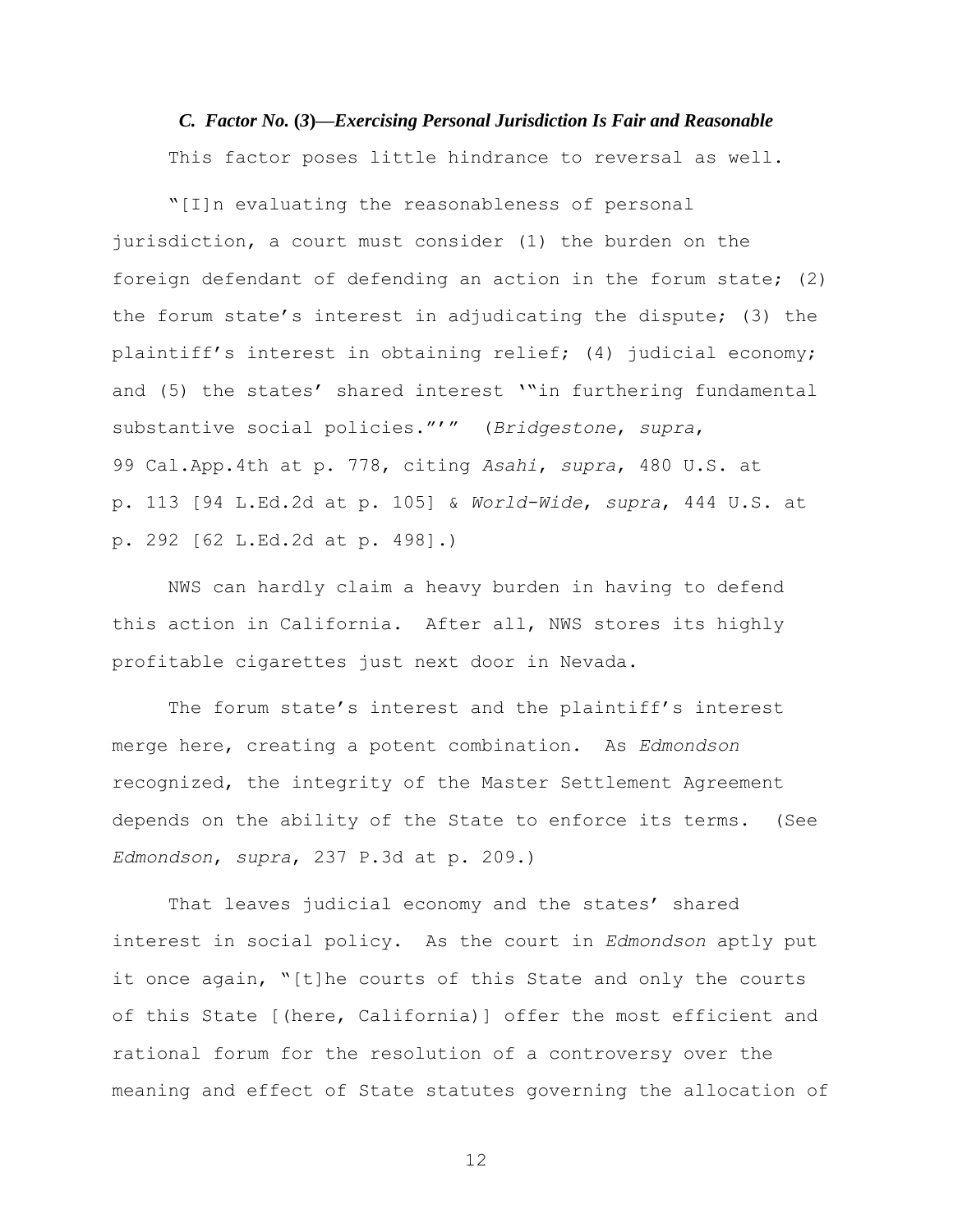the financial and health-care costs associated with smoking between the public and private sectors." (*Edmondson*, *supra*, 237 P.3d at p. 209.)

We conclude the trial court erred in granting NWS's motion to quash service. The State has personal jurisdiction over NWS regarding this lawsuit.**3**

# **DISPOSITION**

The order quashing service on NWS is reversed. The matter is remanded to the trial court for further proceedings. The

a<br>B

 Also, we express no views on the Indian commerce clause, the interstate commerce clause, federal law preemption, or Indian self-government—all of which are discussed briefly on appeal and involve the issue of whether the State has authority to regulate NWS"s cigarette sales and distribution. These legal principles and this issue may implicate the merits of this lawsuit and/or subject matter jurisdiction; again, we express no views on these matters. (See, e.g., *Edmondson*, *supra*, 237 P.3d at pp. 209-217 [discussing Indian commerce clause].) The parties did not adequately argue below, and have not adequately briefed here, any of these issues. This is understandable because the issue of the State"s *personal jurisdiction* over NWS in this lawsuit was the only issue actually before the trial court.

Finally, we deny the State's request for judicial notice in support of its reply brief (which goes to evidentiary issues involving personal jurisdiction), as well as NWS"s related motion to strike portions of the State's reply brief. We also deny NWS"s request for judicial notice in support of its respondent"s brief (which cites to pending superior court orders in other cases, as well as to treatises regarding the regulation of Indian commerce).

**<sup>3</sup>** In light of our resolution, it is unnecessary to address the State's two other contentions on appeal; namely, that the trial court abused its discretion (1) in failing to sanction NWS for discovery violations, and (2) in excluding certain evidence. Both contentions involve the issue of personal jurisdiction.